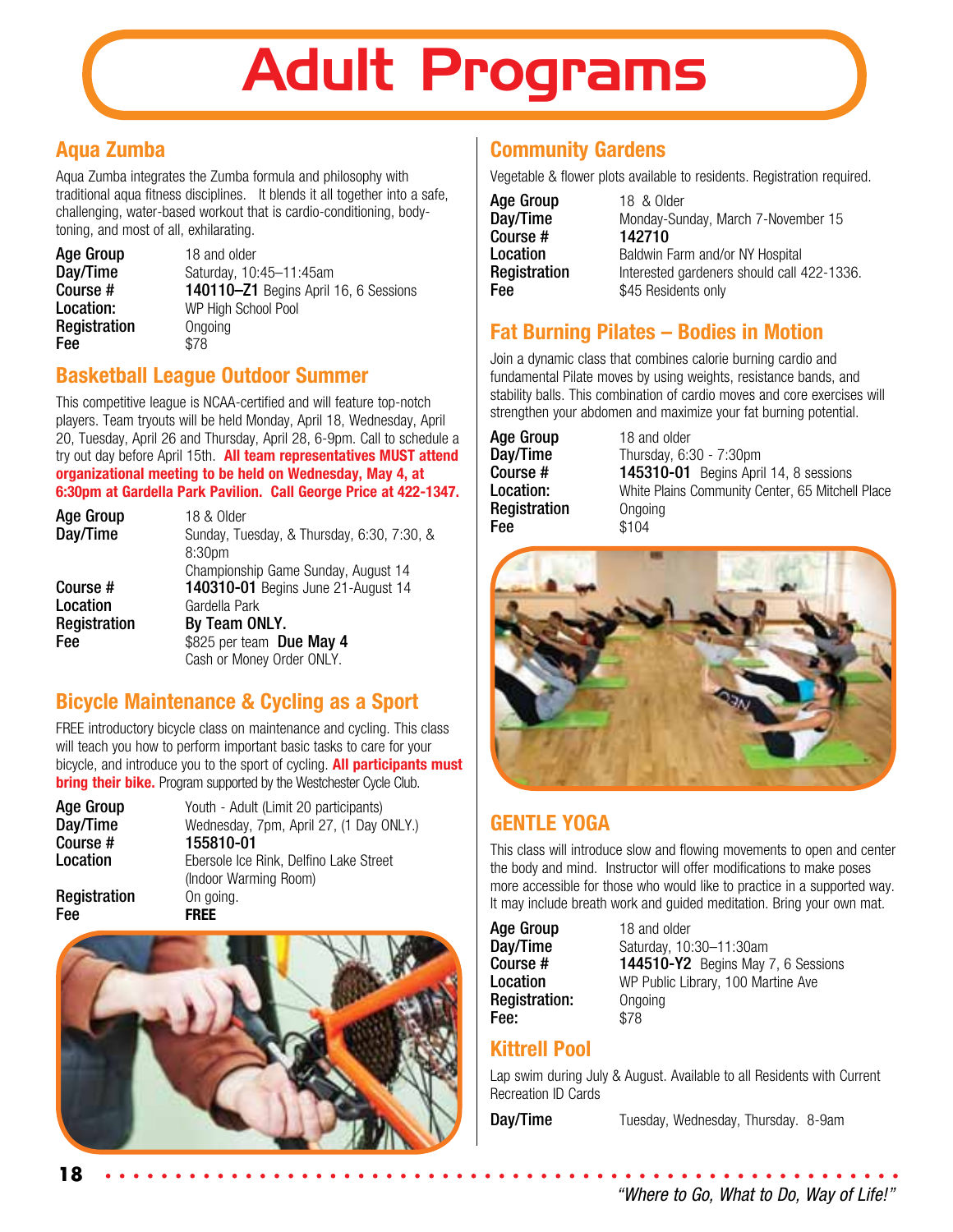# Adult Programs

## **Outdoor Yoga (OPEN LEVEL)**

**new** 

Start your weekend off by releasing tension from your body, lifting your spirit, and connecting with your inner core. We will use a blend of yoga exercises and meditation techniques to help increase strength, improve flexibility, and help balance the mind and body. Some Yoga experience is helpful. Bring your own mat.

Age Group 18 and older<br>Day/Time Saturday, 9 -Registration Ongoing **Fee** \$78

**Day/Time** Saturday,  $9 - 10$  am<br>**Course #** 144510-Y1 Begins **Course #** 144510–Y1 Begins May 7, 6 Sessions<br> **Location** Liberty Park Liberty Park

## **Pickle Ball = Tennis + Platform Tennis**

Enjoy a game that takes the best components of two popular racket sports: tennis and platform tennis. We have four courts dedicated to open play. Basic instruction in the game of pickle ball along with a limited supply of equipment will be available. Fun,exciting and challenging for all fitness levels.

| <b>Age Group</b>     | 18 and older                           |  |
|----------------------|----------------------------------------|--|
| Day/Time             | Tuesday, Wednesday, Thursday           |  |
|                      | April 19 through May 26 10am-2pm       |  |
| Location             | Ebersole Rink Delfino Park Lake Street |  |
| <b>Registration:</b> | Ongoing                                |  |
| Fee:                 | \$10 per session                       |  |

## **Rugby (White Plains)**

**CALLING ALL ATHLETES!!!** Men and women, ages 17 and over with sports experience in football, wrestling, lacrosse, basketball, baseball, tennis, track, et al, and of course rugby. We will teach you the game of rugby football. No experience necessary; only a keen desire to get fit and compete hard in the game. White Plains Rugby is in the Second Division of the Empire Geographic Rugby Union, part of USA Rugby, and our spring season begins in March. Contact Willie Castillo, Head of

Recruiting, (347) 622-1661, or by email info@wprfc.org.



# **Softball, Co-Ed League**

The Recreation and Parks Department is glad to announce its terrific co-ed softball league. There will be an organizational meeting on Monday March 28, 6:30 pm at the Gillie Recreation Room. Please contact Lauren O'Connor, Recreation Supervisor 422-1351 for further details.

| <b>Age Group</b> | 18 & Over      |
|------------------|----------------|
| Day/Time         | Weekday nigl   |
| Course #         | 140210-05      |
| Location         | Gillie Field 2 |
| Registration     | Ongoing at th  |
| Fee              | \$1,450        |

Day/Time Weekday nights, April-September Location Gillie Field 2 / Delfino Park **Registration** Ongoing at the Recreation Office

### **Softball, Men's and Women's League**

Slow pitch - Residential and Industrial League play for all levels of competition. For more information, contact Lauren O'Connor 422-1351.

**Age Group** 18 & Over<br> **Day/Time** Games are

**Day/Time** Games are weekdays, April-September, 6-11pm<br> **Location** Delfino Park/Gillie 2 **Location** Delfino Park/Gillie 2<br>**Registration** Organizational meet Organizational meeting Monday, March 28 **Fee**  $$1,200$  Men Resident, \$1,900 Non Resident, \$1,000 Women

### **Summer Softball Tournaments**

Enjoy a day full of softball and fun, food and music. Register as a team, guaranteed 3 games. Winners receive a trophy and t-shirt.

#### MEN'S TOURNAMENT

| Age Group    | 18 & Older                              |
|--------------|-----------------------------------------|
| Day/Time     | Saturday, June 25, All Day              |
| Location     | Delfino Park. Lake Street               |
| Registration | Ongoing (Space Limited) Deadline May 20 |
| Fee          | \$300 Call Lauren to Register 422-1336  |

#### CO-ED TOURNAMENT

| Age Group    | Men & Women 18 & Older                    |
|--------------|-------------------------------------------|
| Day/Time     | Saturday, August 27 All Day               |
| Location     | Delfino Park, Lake Street                 |
| Registration | Ongoing (Space Limited) Deadline August 5 |
| Fee          | \$300 Call Lauren to Register 422-1336    |

### **X-Academy Fitness Program (By Peter Marino, Fitness Trainer)**



This outdoor fitness program encompasses bodyweight training, kettlebells, sprints and mobility exercises. Whether you are a seasoned athlete looking for something new to step up your game or prepare for a sporting event, or if you are a beginner needing modifications and support on your journey into a fit lifestyle, Peter will help you!! Every registrant is also entitled to 8 weeks of free health coaching interaction via the Nudge Coach app for iPhone and Android.

Age Group 18 & Over **Registration** Ongoing

**Day/Time** Tuesday, 6:30–7:30 pm, Begin May 3, 8 sessions **Location** Turnure Park (Lake St) Fee \$130 Check payable to Peter Marino

new